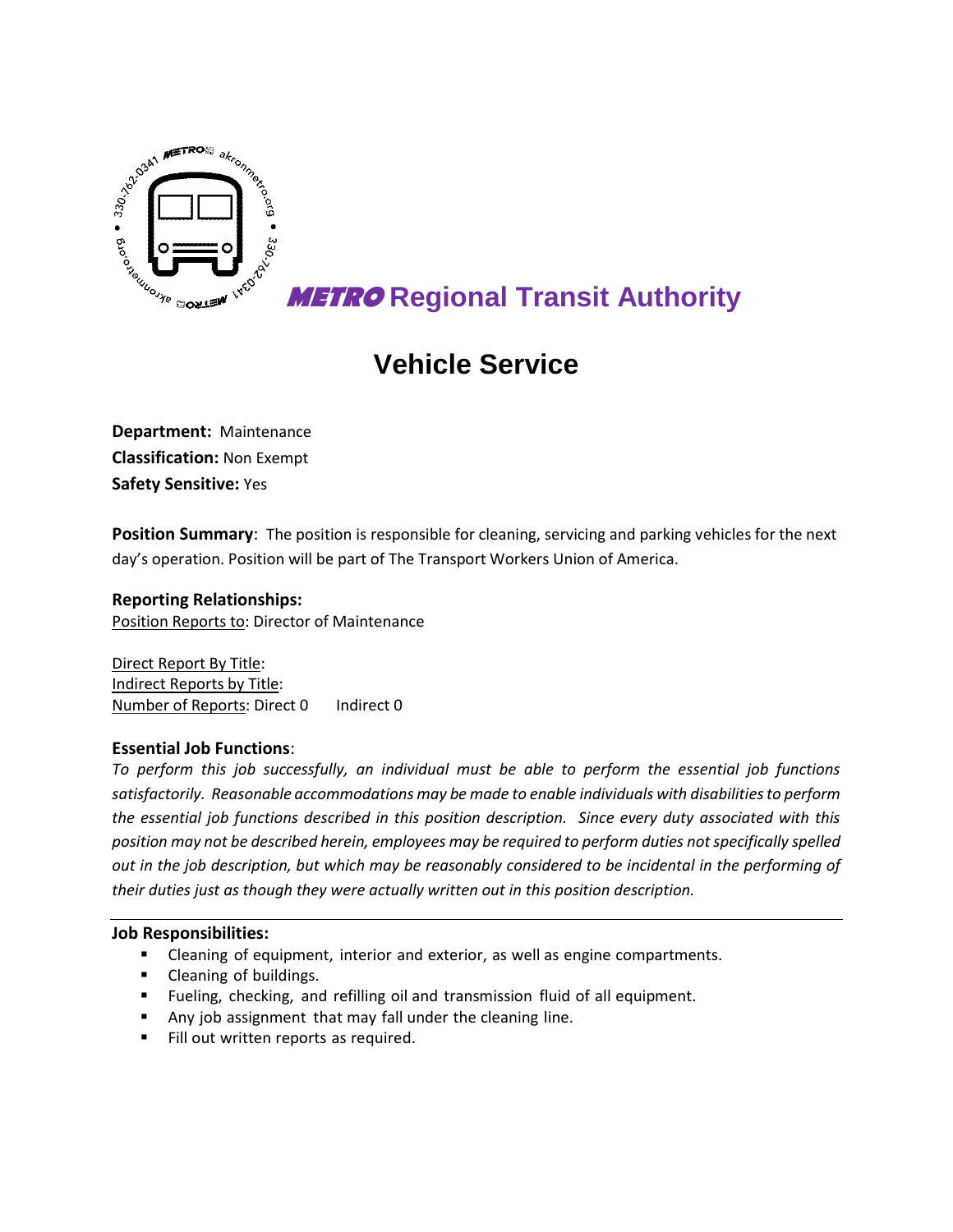### **Physical demands & Requirements:**

- $\blacksquare$  Standing Constantly
- Walking Constantly
- Sitting Occasionally
- **E** Lifting Constantly (approx. 75 lbs.) Carrying – Constantly (approx. 75 lbs.) Pushing – Frequently (approx. 200 lbs.) Pulling – Frequently (approx. 200 lbs.)
- **E** Climbing Frequently (ladders, bus stairs, etc.) Kneeling – Frequently
- $\blacksquare$  Reaching Frequently

## **Work Environment:**

This statement reflects the general details considered necessary to describe the principal functions of the job necessary for its classification and shall not be interpreted as a detailed description of all work requirements that may be inherent in the job. Other duties shall be assigned from time to time. There is a 90 (ninety)-day probation period.

**25%** indoors with exposure to diesel fumes, odors, dust, mists, smoke, gases, poor ventilation, noisy vibration, and hazards associated with cleaning and repair of vehicles, building, and grounds.

**75%** outdoors with exposure to diesel fumes, odors, dust, mists, smoke, gases, poor ventilation, noisy vibration, and hazards associated with cleaning and repair of vehicles, building, and grounds.

## **Experience and/or Educational Requirements:**

High school diploma or G.E.D. Valid Driver's License and no more than 2 points on the license. May be required to obtain CDL along with Passenger Endorsement.

Must be able to speak clearly and hear during ordinary conversation, see near and far, and accurately judge depth perception. Experience operating large vehicles in preferred.

## **Starting Pay Rate:** \$24.112 per hour

## **Core Values:**

**Teamwork:**

- Demonstrating teamwork in and across departments
- Treating everyone with respect
- Recognize that the team is greater; much more than the collection of individual efforts

#### **Safety:**

- Ensuring the safety of everyone
- Believing that every accident can be prevented
- Having a constant eye to safety in all aspects